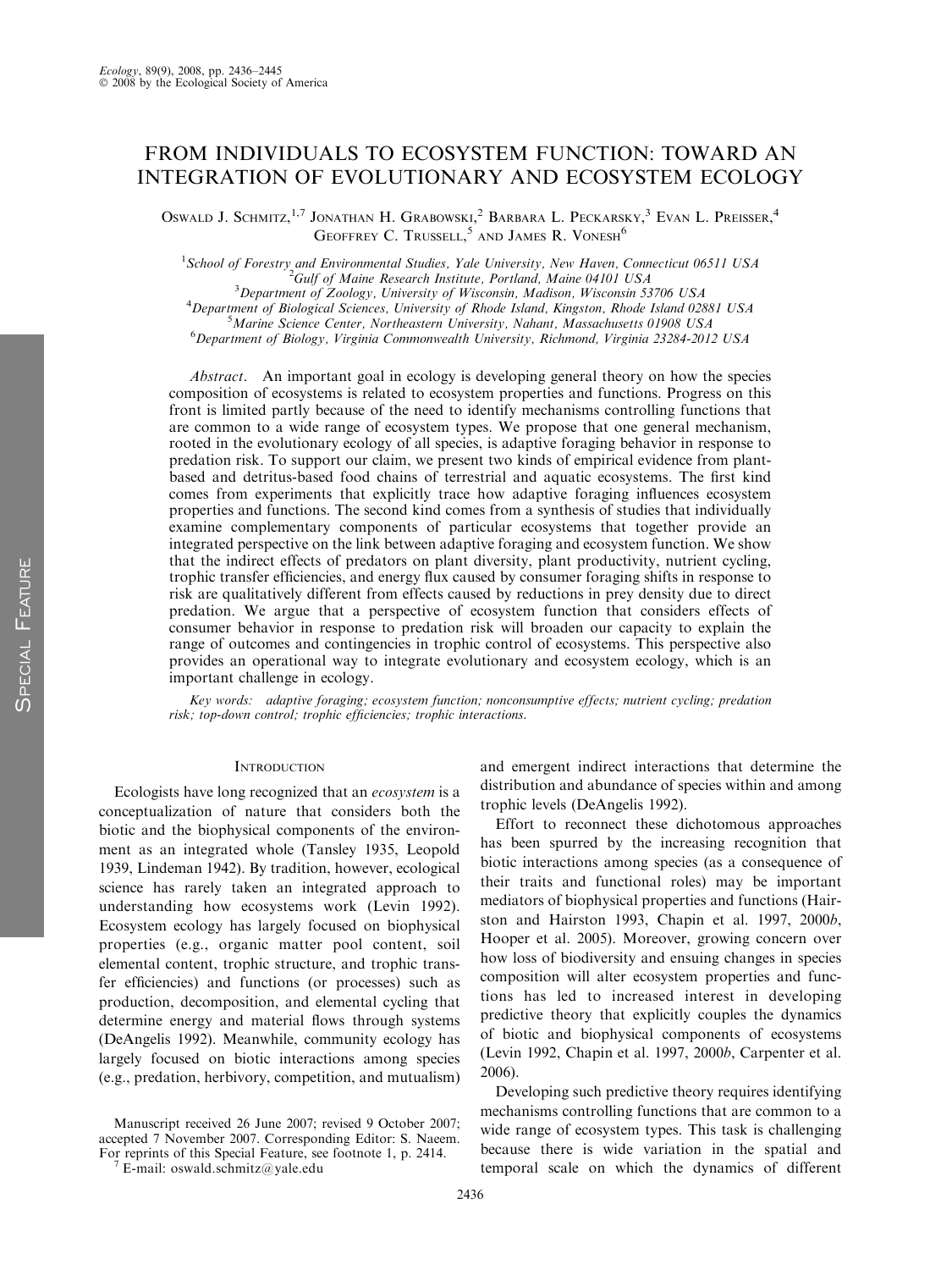ecosystems operate (Levin 1992, Carpenter and Turner 2000, Chapin et al. 2000a). In addition, mechanisms operating on one level of biological organization can affect function at higher organizational levels. As a result, the linkages between levels do not become fully apparent until pattern and process are examined simultaneously at several organizational levels (Levin 1992, Carpenter and Turner 2000). Understanding the connections between lower- and higher-level phenomena also requires identifying which of the many potentially important mechanisms can be safely abstracted and which must be explicitly examined (Levin 1992).

We propose that one important mechanism that should be considered more fully is the adaptive foraging behavior of species in intermediate trophic levels of ecosystems. This claim is based on several separate observations. First, the biotic part of an ecosystem can be universally envisioned as being composed of chains of consumers that are themselves resources for other consumers (Odum and Biever 1984, Paine 1988, Tilman 1989, Hairston and Hairston 1993). The simplest kinds of chains are either live plant-based, in which consumer species provide the link between plant resources and their predators or detrital-based, in which consumers link the organic matter pool to predators (Odum and Biever 1984, Hairston and Hairston 1993, Wardle 2002). Second, consumer *adaptive foraging behavior*, especially of herbivore species can influence the fate of primary production through the selective consumption of certain plant species. Such selectivity can change the quality and quantity of plant and fecal material entering the organic matter pool which, in turn, affects nutrient cycling rates (McInnes et al. 1992, Pastor et al. 1993, Ritchie et al. 1998, Belovsky and Slade 2000). Third, predators in ecosystems can have important indirect impacts not only on plant biomass (i.e., trophic cascades), but also on plant diversity and production, trophic transfer efficiencies, organic matter decomposition, and nutrient cycling (McPeek et al. 2001, Duffy 2003, Fukami et al. 2006, Greig and McIntosh 2006, Hargrave 2006, Maron et al. 2006, Schmitz 2006, Stief and Hölker 2006, Trussell et al. 2006b). Finally, intermediate species in trophic chains must often balance the trade-off between maximizing energy or nutrient acquisition and minimizing predation risk (Abrams 1984, 1992, Peckarsky et al. 1997, Werner and Peacor 2003, Schmitz et al. 2004, Preisser et al. 2005). Thus, from an evolutionary ecological perspective, any species subject to predation risk should respond adaptively to balance fitness gains from foraging with fitness losses from predation (Mangel and Clark 1988, Lima and Dill 1990, Lima 1998).

Our goal here is to highlight examples that illustrate how consideration of adaptive foraging can assist in resolving the causal link between biotic and abiotic ecosystem components and thereby help to develop predictive theory for ecosystem function. We achieve our goal in two ways. We begin by highlighting case studies that have demonstrated the link between

adaptive foraging behavior of consumers and ecosystem function (Table 1). We then synthesize an array of studies that individually examine complementary components of particular ecosystems; when considered in combination, these studies provide an integrated perspective on the link between adaptive foraging and ecosystem function (Table 1). In so doing, we devise operational ways of blending evolutionary and ecosystem ecology, which is an important challenge in ecology (Oksanen 1988, Levin 1992, Holt 1995, Carpenter and Turner 2000).

### CASE STUDIES: PROVIDING DIRECT EVIDENCE

The following three case studies experimentally trace how nonconsumptive effects of predators caused by adaptive foraging of intermediate consumers influence important ecosystem properties and functions. The first two cases deal with indirect effects of predators that propagate down plant-based and detritus-based food chains to influence nutrient cycling and primary production. The third case deals with nonconsumptive indirect effects of top predators that propagate back up a food chain to influence trophic transfer efficiency and hence secondary production.

### Effects propagating along the live plant-based chain

Long-term research in an old-field ecosystem has revealed that despite the wide diversity of species and complex network of species interdependencies, ecosystem function is determined by strong interactions among a few dominant species: the sit-and-wait hunting spider Pisuarina mira, the generalist grasshopper herbivore Melanoplus femurrubrum, the grass Poa pratensis, and the competitive dominant herb Solidago rugosa (Schmitz 2004). In this system,  $M$ . femurrubrum grasshoppers face a trade-off between selecting plant species to maximize nutritional intake and avoiding predation risk. The grasshoppers prefer P. pratensis in the absence of predators. Mortality from P. mira predators is comparatively low, but mortality risk caused by predator presence induces grasshoppers to switch from feeding on grass to seeking refuge in and foraging on the less nutritious S. rugosa (Schmitz 2004). Consequently, P. mira spiders exert most of their top-down control on the system by altering grasshopper foraging rather than grasshopper density. As a result, P. mira predators have a net positive indirect effect on abundance of grass and a net negative indirect effect on the abundance of the herb S. rugosa. These indirect effects of predators in turn lead to important effects on plant productivity, diversity, and the biophysical properties of the system itself. In the absence of predators, herbivores have a comparatively weak effect on the highly productive *S. rugosa* and allow it to grow rapidly into tall, dense stands that shade the surrounding soil. In the presence of predators, herbivore consumption both thins S. rugosa stands and stunts the height of the remaining stems, suppressing the most productive plant species in this ecosystem and creating a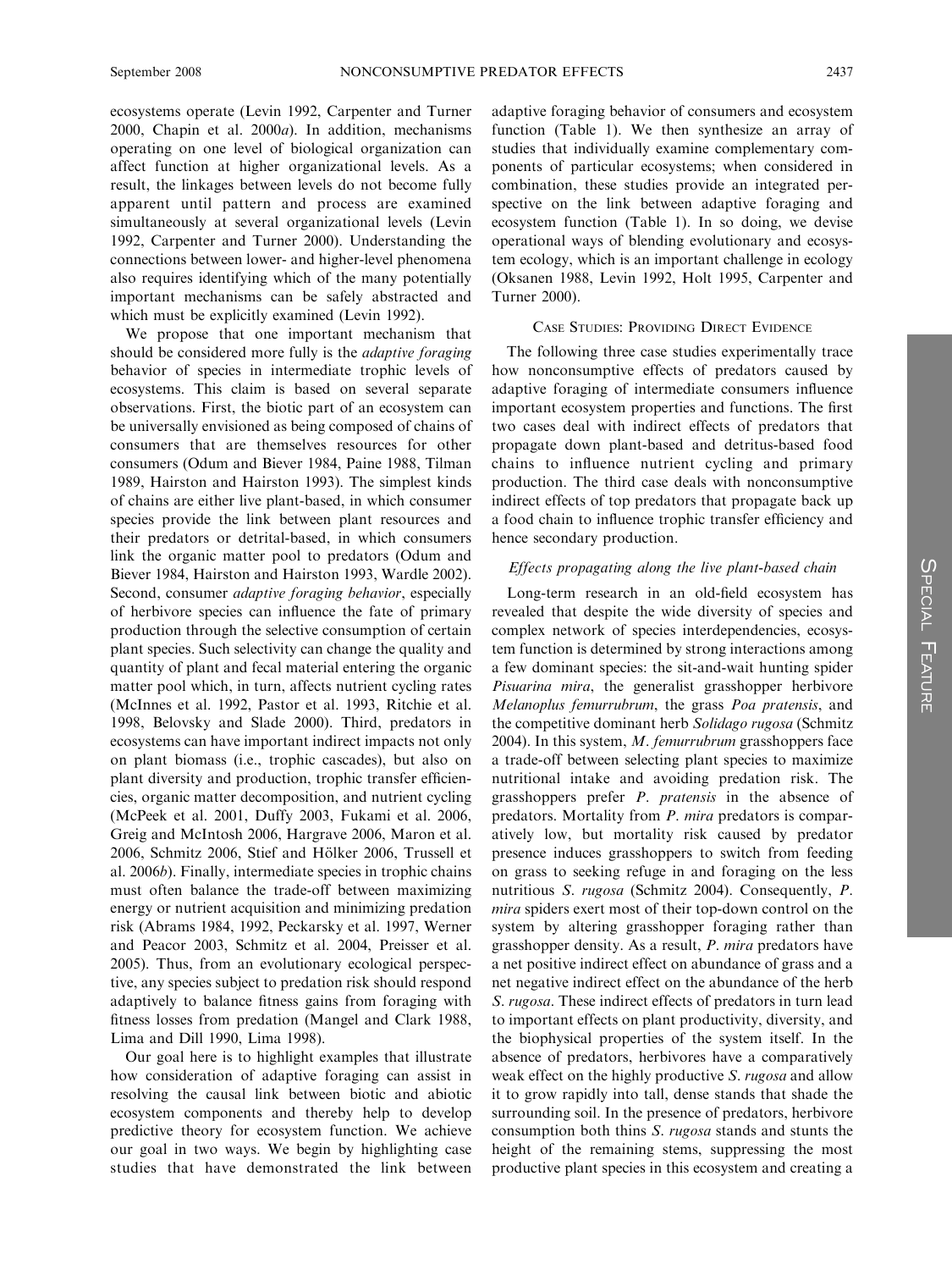TABLE 1. Summary of studies demonstrating the link between consumer adaptive foraging in response to predation risk and ecosystem function.

|                                    |                     |                        | Predator indirect effects on ecosystem functions |                             |                                                   |              |                                   |                             |                              |   |
|------------------------------------|---------------------|------------------------|--------------------------------------------------|-----------------------------|---------------------------------------------------|--------------|-----------------------------------|-----------------------------|------------------------------|---|
| System                             | Predators           | Prey                   | Predator<br>direct effects<br>on prey            | <i>ization</i> /<br>cycling | Mineral- Nutrient/<br>resource Nutrient<br>uptake | flux         | Produc-<br>tivity/<br>respiration | Plant<br>decompo-<br>sition | Trophic<br>efficiency Source |   |
| Direct evidence                    |                     |                        |                                                  |                             |                                                   |              |                                   |                             |                              |   |
| Terrestrial<br>old field           | spiders             | grasshoppers           | habitat shift                                    |                             |                                                   |              |                                   |                             |                              |   |
| Freshwater<br>mesocosm             | fish                | chironomids            | refuge use,<br>reduced<br>feeding                |                             |                                                   | ↑↑           |                                   |                             |                              | 2 |
| Marine<br>mesocosm                 | green<br>crabs      | dogwhelks              | reduced<br>foraging                              |                             |                                                   |              |                                   |                             |                              | 3 |
| Synthesis of complementary studies |                     |                        |                                                  |                             |                                                   |              |                                   |                             |                              |   |
| Freshwater cyprinid<br>lakes       | fish                | zooplankton            | diel vertical<br>migration                       |                             |                                                   |              |                                   |                             |                              | 4 |
| Freshwater<br>streams              | trout/<br>galaxiads | mayflies               | reduced<br>foraging                              |                             | ↑‡                                                |              |                                   |                             |                              | 5 |
| Freshwater<br>streams              | trout               | mayflies               | reduced<br>oraging                               |                             |                                                   | $\uparrow$ § |                                   |                             |                              | 6 |
| Freshwater<br>streams              | trout               | amphipods              | reduced<br>foraging,<br>emigration               |                             |                                                   |              |                                   |                             |                              |   |
| Freshwater<br>ponds                | fish                | spotted<br>salamanders | reduced<br>number of<br>eggs masses<br>laid      |                             |                                                   | Ţ            |                                   |                             |                              | 8 |
| Terrestrial<br>grassland           | wolves              | elk                    | habitat shift                                    |                             |                                                   |              |                                   |                             |                              | 9 |

Note: Sources are: 1, Schmitz (2004, 2006); 2, Stief and Hölker (2006); 3, Trussell et al. (2003, 2006a, b); 4, Knoechel and Holtby (1986), Dawidowicz and Loose (1992), Riessen (1999); 5, McIntosh and Townsend (1996), Simon et al. (2004); 6, Peckarsky and McIntosh (1998), McIntosh et al. (2004); B. W. Taylor, B. L. Peckarsky, and A. R. McIntosh, unpublished manuscript; 7, Andersson et al. (1986), Holomuzki and Hoyle (1990), Konishi et al. (2001); 8, Petranka and Holbrook (2006), Regester et al. (2006); 9, Tracy and Frank (1998), Augustine and Frank (2001), Ripple and Beschta (2004), Creel et al. (2005), Fortin et al. (2005).

 $\dagger$ Nutrient transfer from sediment surface to water column.

Shift in N-uptake from grazers to surface algae.

§ Altered export of organic matter up to 30 m downstream.

} Increased export of biomass and energy flux.

more open and patchy environment. This effect leads to higher levels of photosynthetically active radiation (PAR) reaching the soil surface, which in turn facilitates the proliferation of other less productive herb species that are intolerant of shady conditions caused by S. rugosa. These conditions thereby enhance plant species diversity, measured as species evenness, but lower plant productivity (Schmitz 2004, 2006). The altered community structure also leads to changes in N-mineralization rate. Solidago species produce litter that is recalcitrant to decomposition, leading to low soil N supply when they dominate. Decreases in S. rugosa abundance lead to rising supply rates of nitrogen in the system (Schmitz 2006).

The research previously described demonstrates that predator-induced changes in herbivore foraging behavior rather than herbivore density can generate an indirect keystone predation effect on a competitive dominant plant. That indirect effect produces an inverse relationship between plant species diversity and plant productivity because plant diversity was a by-product of a species interaction that altered plant dominance. This indirect effect also enhanced the supply rate of an important soil nutrient by altering mineralization rate. Moreover, the impact of these indirect effects on ecosystem properties and functions (PAR and Nmineralization rate) were two to three times greater than the strength of indirect effects on the biotic components of the ecosystem, indicating that top-down effects intensified from the biotic to the biophysical level (Schmitz 2006).

The mechanisms of predator effects on prey were largely nonconsumptive (via changes in prey behavior), and notably the indirect effects on plant diversity, ecosystem properties, and ecosystem functioning are qualitatively different in sign than would be expected if predator effects on its prey were consumptive. In particular, another species of spider predator in the old-field system (a jumping spider that actively hunts its prey) primarily causes density reductions of M. femurrubrum grasshoppers, and these density effects override the effects of grasshopper diet switching (Schmitz and Suttle 2001). The consumptive effect of the jumping spiders leads to positive indirect effects on both S. rugosa and P. pratensis (Schmitz and Suttle 2001). This, in turn, should cause a reduction in plant diversity and PAR and a rise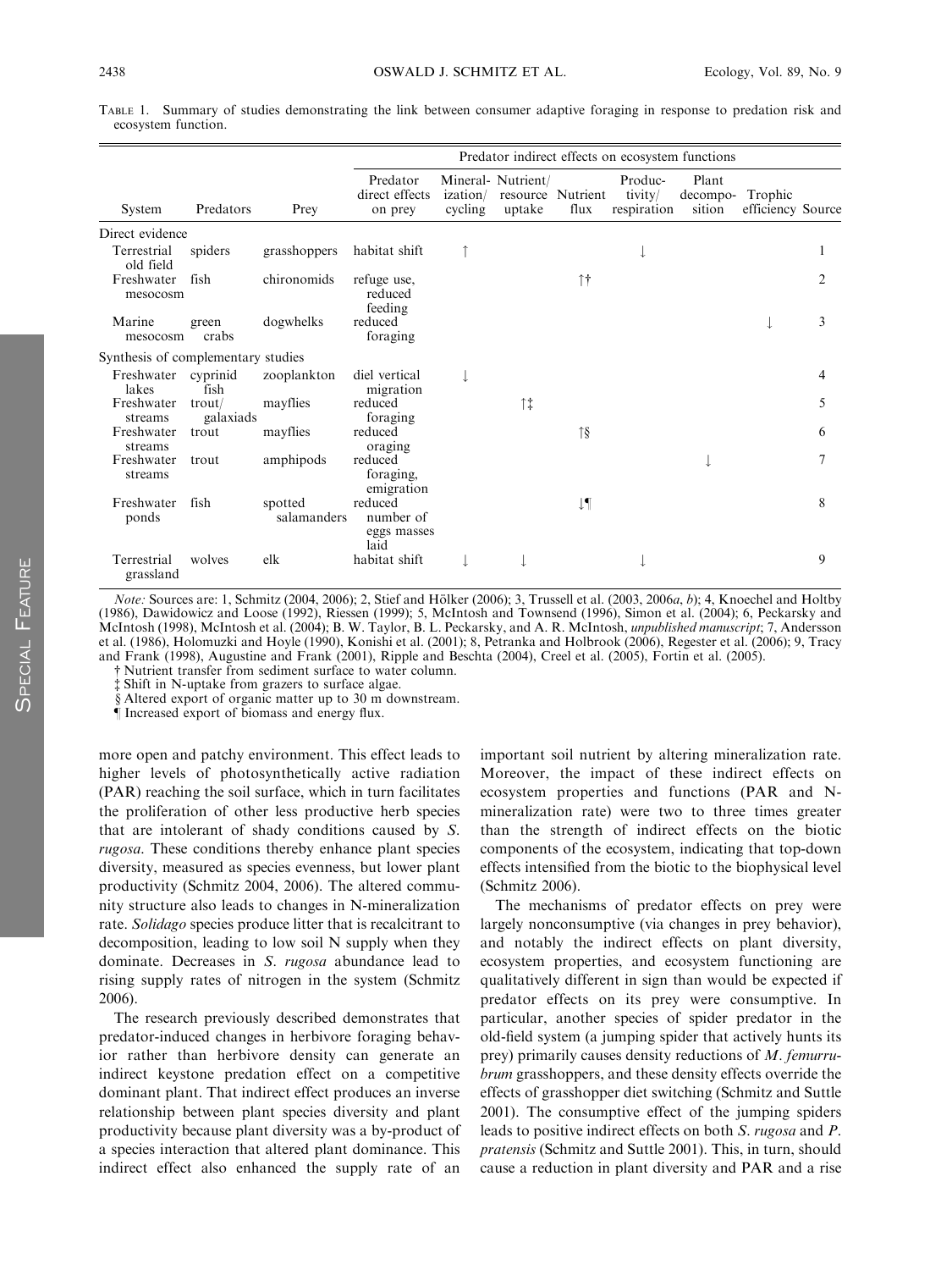in plant productivity. These effects are opposite in sign to those described previously for the sit-and-wait predator species. This example illustrates that one could arrive at altogether incorrect conclusions about trophic effects on ecosystems if one assumed that consumptive effects of predators on their prey were the predominant form of predator–prey interaction.

## Effects propagating along the detritus-based chain

Experimentation in a laboratory microcosm system tested the effects of predatory fish (Rutilus rutilus) on the foraging behavior of sediment-dwelling chironomids (Chironomus riparius) and on ecosystem properties such as the distribution and microbial decomposition of organic particles (Stief and Hölker 2006). Under natural conditions chironomids face a trade-off between foraging on organic matter at the sediment surface and reducing predation risk from Rutilus by retreating into burrows within the sediment. This behavioral shift has the potential to cause cascading effects on microbial decomposition of organic matter and so changes the distribution of organic and inorganic carbon and ammonium between the sediment and the water column.

In an attempt to emulate local conditions at the sediment–water column interface, Stief and Hölker (2006) collected fish, chironomids, and sediment for their experiments from natural freshwater bodies. Chironomids were reared in the laboratory using dried leaves collected from freshwater environments. The sediment, which contained microbes and organic particles, was poured into replicated microcosms in the laboratory to a depth that would enable chironomids to build burrows. The experiment evaluated the nonconsumptive effects of predators on ecosystem properties and functions using a recirculating flow system in which water was pumped from either aquaria holding individual Rutilus predators (predator cues) or from fishless (control) aquaria into microcosms containing chironomids and without chironomids.

The experiment showed that by retreating into burrows in response to predator cues, chironomids increased the amount of organic matter that entered the sediment relative to fishless controls because they carried food particles into their burrows and defecated within the burrows. This effect thereby increased the availability of organic matter within the sediment layer to be decomposed and mineralized and later taken up by aquatic vegetation. Under conditions in which chironomids did not face risk and in treatment conditions without chironomids, organic matter remained at the sediment surface and was broken down by microbes that in turn released organic and inorganic carbon and ammonium in dissolved form to the water column to be taken up by microbes and algae. This latter case resembles conditions that might also be expected if predator effects on chironomids were purely consumptive, i.e., a decline in chironomid abundance should lead to accumulation of organic matter at the sediment surface; whereas the predator-induced habitat shift reduced organic matter at the sediment surface. Thus, consumptive and nonconsumptive predator effects should lead to qualitatively different spatial distributions of resources within the aquatic system where predators with consumptive effects have limited net effects on decomposition and the redistribution of organic material. This hypothesis has yet to be tested because of the singular focus on nonconsumptive predator effects.

### Effects on trophic transfer efficiencies

In addition to indirect effects flowing downward through food chains to affect ecosystem properties and functions, predator indirect effects may feed back upward to influence the biomass and quality of prey available to predators (Abrams 1992). This phenomenon may occur via changes in energy transfer efficiencies between trophic levels.

The influence of nonconsumptive predator effects on trophic transfer efficiency has been experimentally documented in a rocky intertidal ecosystem, where risk cues released by predatory green crabs (Carcinus maenas) modify the behavior and foraging rate of one of its principal prey, the carnivorous snail Nucella lapillus (Trussell et al. 2003, 2006a). This nonconsumptive effect, in turn, causes a trophic cascade by reducing the feeding impact of N. lapillus on barnacles. Mesocosm experiments that emulate the physical characteristics of rocky intertidal seashores were used to explore the relative importance of green crab predation risk and Nucella density (intraspecific competition) on Nucella ecological growth efficiency (the efficiency of converting acquired energy into snail biomass) (Trussell et al. 2006b). Both predation risk and conspecific density effects were quite strong and additive. Predation risk reduced growth efficiency by 44–76% and conspecific density reduced growth efficiency by 28–69%. Although both effects were important, the effect, magnitude of predation risk, explained twice as much of the variation in growth efficiency as did conspecific density (32% vs. 15%).

In contrast to classical views of trophic transfer efficiencies (Lindeman 1942, Odum and Biever 1984, Hairston and Hairston 1993), these results suggest that the efficiencies of species within an ecosystem are not fixed, but rather can be altered dramatically by predation risk. The mechanism(s) explaining the reduction in growth efficiency has not been completely resolved. A candidate explanation based on research in other aquatic systems (Rovero et al. 1999, McPeek et al. 2001) is that elevated stress levels in prey facing predation risk may increase prey metabolic costs and/or reduce their assimilation efficiencies. A change in either of these physiological traits will reduce the amount of energy consumed by Nucella that is converted into trophic biomass. Moreover, regardless of the mechanism, the poorer quality of prey stressed by predation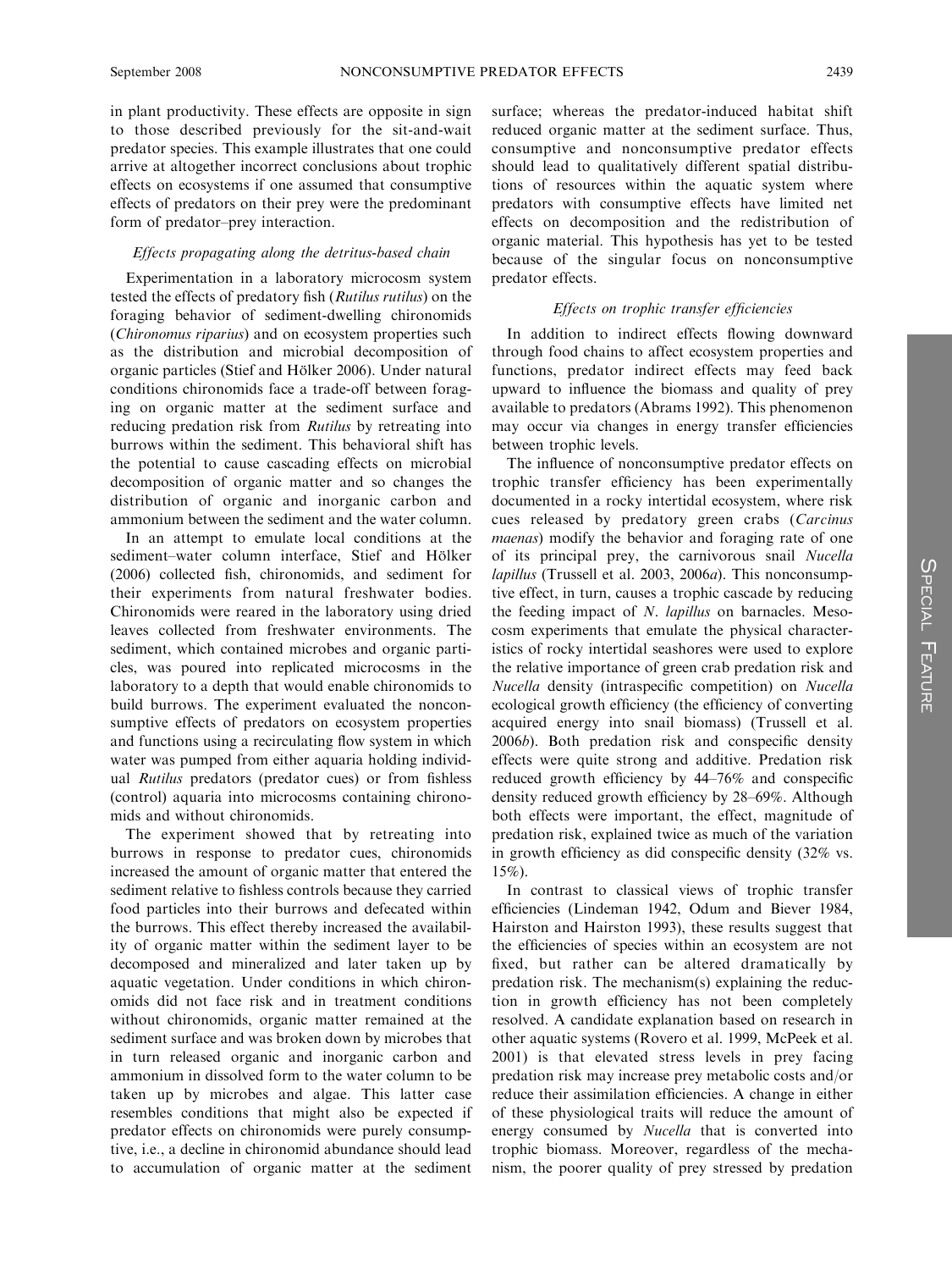risk (Abrams 1992) will ultimately reduce the amount of energy that is transferred further up the food chain. When the nonconsumptive predator effects predominate, there is the potential for reduced secondary production of higher trophic levels (relative to instances where consumptive effects are more important than risk effects). The increased attenuation of energy transfer and secondary production may provide a biological mechanism that contributes to the lack of energy flow up food chains, thus explaining why so many food chains are short (Elton 1927, Hutchinson 1959).

# SYNTHESES OF COMPLEMENTARY STUDIES: PUTTING THE PIECES TOGETHER

The collections of studies presented in the following do not individually provide evidence for predator risk effects on ecosystem properties and function. Rather, by drawing linkages among several independent studies from the same ecosystems, they offer corroborating evidence that predation risk can influence ecosystem properties and functions.

# Effects propagating along the live plant-based chain

Lake ecosystems.-Filter-feeding Daphnia routinely undergo vertical migration within the water column in lakes. A series of laboratory, mesocosm, and whole-lake experiments have demonstrated that filter-feeding by Daphnia and other zooplankton can alter whole-lake phytoplankton density (Paterson et al. 2002) and facilitate a large-scale trophic cascade (Carpenter and Kitchell 1996). Feeding in the phytoplankton-rich epilimnion of lakes, however, increases Daphnia exposure to an array of predatory fish (Riessen 1999). Daphnia exposed to water containing cues from such predators reduce predation risk by spending daylight hours in the colder hypolimnion, a region that also contains fewer phytoplankton. At dusk, Daphnia migrate upward to feed in the epilimnion during the night. Such diel vertical migration can have considerable costs with the potential for affecting ecosystem functions. Laboratory studies on six different Daphnia species showed that nonlethal exposure to predatory fish cues reduces filtering rate by  $\sim$ 20% relative to a no-predator control, and that cue-free *Daphnia* were  $\sim$ 10% longer than those exposed to predator cues. In another experiment, clones of *D. magna* exposed to fish cues and allowed to migrate vertically in a thermally stratified microcosom grew 0.27 mg/d, vs. 0.57 mg/d for clones in the control treatment (Dawidowicz and Loose 1992). This predator-induced reduction in Daphnia body growth rate has the potential to reduce nutrient cycling rates because feeding rate in Daphnia is an exponential function of body size (Knoechel and Holtby 1986). Consequently, predator-induced changes in behavior, growth, and filtering rate have the potential to alter nutrient cycling rates in lakes where Daphnia and other small zooplankton are the primary consumers. Such trade-off behavior may break down, however, in warm

shallow lakes that do not stratify by temperature and productivity, implying that the foraging–predation risk trade-off applies to a subset of colder, but thermally stratified lake systems. Moreover, diel vertical migration may be driven less by predation risk than by a trade-off between obtaining resources and seeking out optimal temperatures for development. Thus, while predation risk has the potential to drive ecosystem function, the context dependency of this phenomenon remains to be determined.

Stream ecosystems.—Diel vertical migration is one way in which nutrients may become redistributed in aquatic systems, especially those with a deep water column. In shallower aquatic systems such as streams, nutrients may become redistributed horizontally as a consequence of refuge seeking behavior of consumers living on the bottom of the water body.

Studies in New Zealand and North American streams suggest that the indirect effects of predatory fish on ecosystem processes may be driven by predator-induced changes in invertebrate grazer behavior. Simon et al. (2004) added stable isotopes to two streams in New Zealand, to trace the cascading effects of fish (trout [Salmo trutta] and galaxiads [Galaxias sp.]) on rates of nitrogen uptake and retention. They found that nitrogen uptake by the epilithon was up to six times higher in the presence of fish than in their absence. Moreover, much of that nitrogen was retained in the epilithon, and grazers had lower nitrogen in their body tissue in the presence of fish than in their absence. This study did not provide direct evidence of a nonconsumptive effect, but cited others to explain the pattern of N-reallocation in their system. For example, McIntosh and Townsend (1996) experimentally demonstrated a behavioral trophic cascade from brown trout to mayfly (Deleatidium) grazing behavior to algal biomass and distribution. The presence of trout induced grazing mayflies to avoid the tops of cobbles, increasing algal biomass in those areas. Simon et al. (2004) argue that this direct nonconsumptive effect of predators on grazer behavior (suppression of grazing on algae) led to a reallocation of nitrogen retention among compartments of the ecosystem by increasing retention of nitrogen in the epilithon and reducing nitrogen retention by grazers.

Evidence from Colorado Rocky Mountain streams also supports the importance of a nonconsumptive cascade in which predatory fish (brook trout: Salvelinus fontinalis) affect the behavior of invertebrate grazers (mayflies) and influence ecosystem processes. Experiments in mesocosms established that chemical cues from brook trout cause changes in algal biomass as an indirect consequence of changes in mayfly grazer behavior (Peckarsky and McIntosh 1998), while wholestream experiments showed that fish-cue-induced changes in grazer foraging behavior affected resource (algal) patchiness (McIntosh et al. 2004). Recent experimentation has also resolved the link between nonconsumptive effects of trout via changes in mayfly feeding periodicity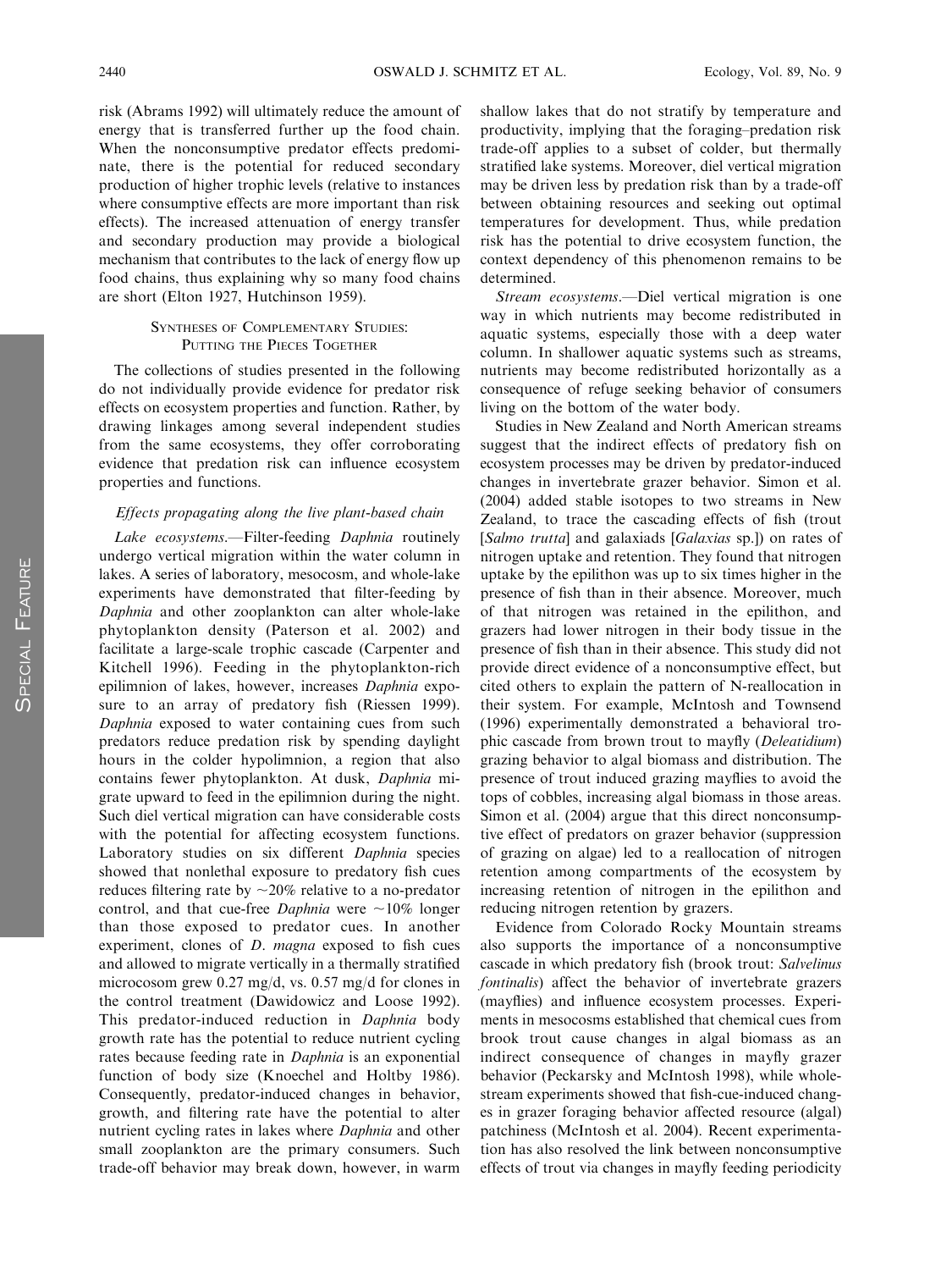on the diel periodicity of organic and inorganic matter fluxes in Colorado streams (B. W. Taylor, B. L. Peckarsky, and A. R. McIntosh, unpublished manuscript). Five of 10 small fishless streams were manipulated by adding brook trout chemical cues (Peckarsky et al. 2002). The addition of fish cues changed the periodicity of the mobile mayfly grazers relative to fishless control streams (McIntosh et al. 2004), which in turn altered local export of suspended organic matter and affected nutrient levels as far as 30 m downstream from the fish cue addition (B. W. Taylor, B. L. Peckarsky, and A. R. McIntosh, unpublished manuscript).

Grassland ecosystems.—Disruption of grazing behavior through habitat shift may also affect the horizontal spatial distribution of nutrients and primary productivity of terrestrial grassland ecosystems. For instance, the Greater Yellowstone ecosystem has been the focus of a long-term experiment examining the impacts of grazing herbivores such as elk (Cervus elaphus) on ecosystem properties such as plant diversity, plant standing crop biomass, and stoichiometry, and functions such as net primary production (NPP) and nitrogen (N) mineralization rate. The experiment compared ecosystem attributes in open plots that allowed grazer access to those of companion plots that excluded herbivores. Absence of grazing herbivores led to a 35% reduction in plant species diversity (Augustine and Frank 2001), a 22% reduction in plant tissue N that caused a concomitant 24% rise in tissue C:N ratio (Tracy and Frank 1998), and a 53% reduction in N mineralization rate (Frank and Groffman 1998). Grazer absence also yielded a fourfold increase in plant standing crop, even though NPP decreased by 24% (Tracy and Frank 1998). These results show that the absence of grazing increased the standing crop of a less diverse plant community that was lower in nutrient quality, and that this shift in nutrient quality led in turn to a slowing of N-mineralization rate.

This research was conducted during a period when top predators were altogether absent from the ecosystem. In 1995, wolves (Canis lupus) were reintroduced to Yellowstone and transformed ecosystem attributes (Ripple and Beschta 2004). In particular, wolf presence caused elk to increase their proportional use of safe coniferous habitat at the expense of feeding in open grassland and aspen habitats (Ripple and Beschta 2004, Creel et al. 2005, Fortin et al. 2005). This behavioral shift led to a 3–19 fold reduction in herbivory and a 2–3 fold increase in plant growth in some foraging areas (Ripple and Beschta 2004). Wolves thus cause elk to redistribute themselves on the landscape and abandon certain foraging sites to avoid predation risk. The consequences of predator-induced changes in elk behavior on ecosystem properties are qualitatively similar to those observed between open areas and exclosures. As in the spider–grasshopper–old-field example, such qualitative effects would not be expected if wolves merely reduced elk densities.

There is, however, some uncertainty whether or not predator effects on local elk densities are largely determined by risk responses or by direct predation (Creel et al. 2005). Elk populations within the focal study region of Yellowstone declined by 6000 individuals (or 41%) over the course of six years (Ripple and Beschta 2004, Creel et al. 2005). Given the known wolf density of 50 individuals (Ripple and Beschta 2004), each wolf would, on average, have had to kill one elk every two to three weeks. However, estimated predation rates in a similar, adjacent ecosystem type revealed that per capita kill rates of wolves range between one every 13 weeks to one every 32 weeks (Hebblewhite and Pletcher 2002). These estimates suggest that the majority of population decline in elk during this period arose from mechanisms other than direct mortality caused by predation. Strong candidate hypotheses, in light of evidence of elk movement (Ripple and Beschta 2004, Creel et al. 2005, 2007, Fortin et al. 2005), are that the declines were caused by elk shifting their entire range use in response to heightened predation risk, and that predation risk enhanced physiological stress and reduced fitness (physiological condition, reproduction, and non-predation mortality) in much the same way as for Nucella snails.

### Effects propagating along the detritus-based chain

As with the case studies, we also found indirect evidence to suggest that nonconsumptive effects of predators can influence detritus-based chains. Konishi et al. (2001) deployed an experiment within natural streams containing leaf-shredding amphipods and fish. The four-week experiment compared organic matter loss from cages containing fish predators (trout and sculpins together) relative to cages without predators. Both the biomass of leaf-shredding amphipods and rates of leaf litter decomposition decreased in cages with fish relative to fishless controls. In the experimental system, the most dominant species of amphipod decreased in abundance when in the presence of fish, but the second-most abundant amphipod did not. However, leaf decomposition rates decreased when the amphipods were exposed to predatory fish. Because amphipods were able to immigrate and emigrate from the cages, the experimental design could not resolve whether the direct effect on the biomass of the dominant amphipod was entirely due to predation or to a habitat shift in response to predation risk. However, the lack of a density reduction of the second most abundant amphipod suggests that there may be a strong risk component driving the dynamics. The authors draw further support for this assertion from other studies (Andersson et al. 1986, Holomuzki and Hoyle 1990) that have shown that amphipods obtain refuge from predators by retreating to the interstices between rocks and that they will move away from high risk areas to avoid fish predation altogether. The fact that amphipods change their behavior in the presence of sculpins supports the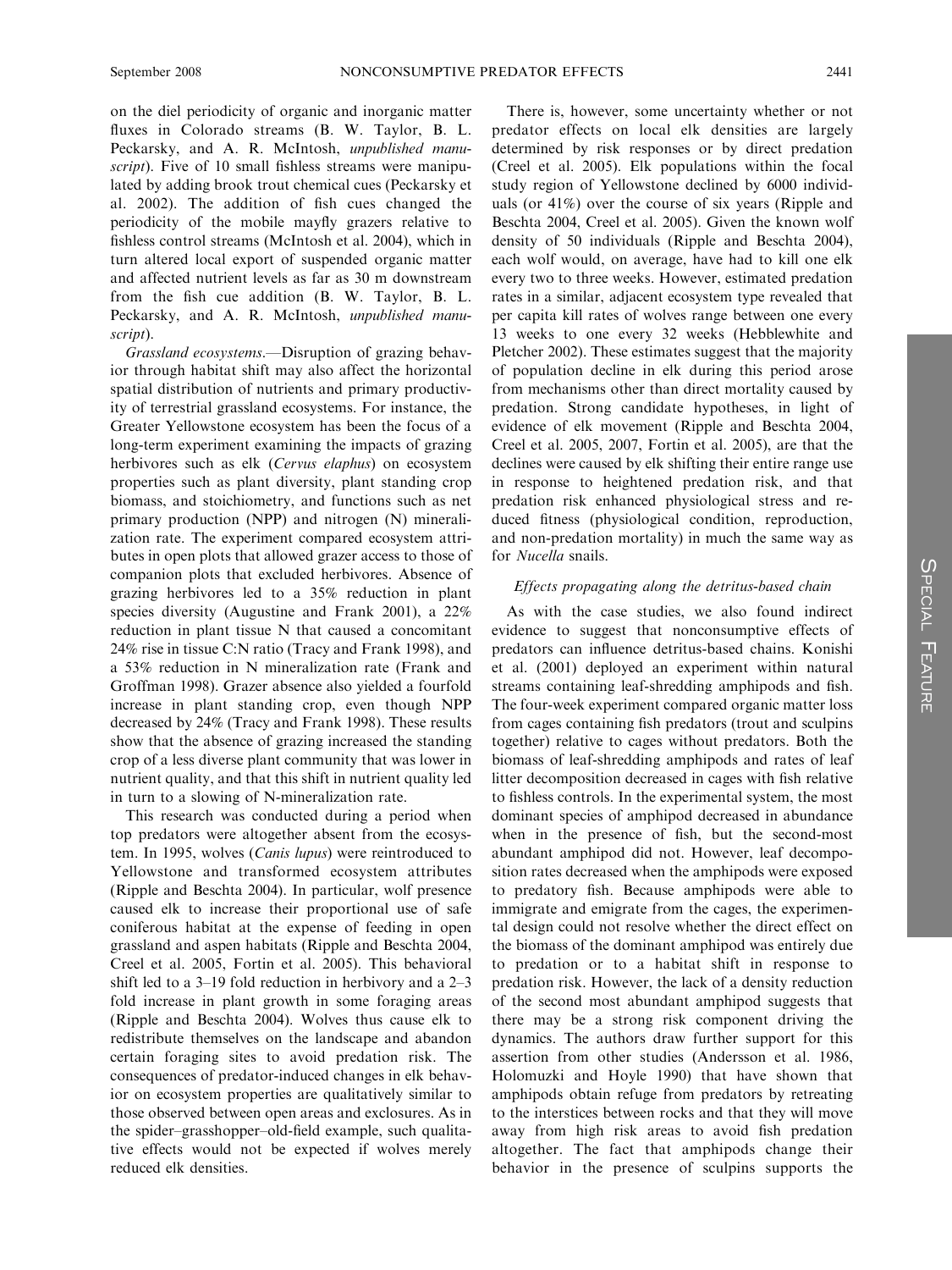speculation that the mechanism of the indirect effect of sculpins on leaf litter decomposition rates may be driven by risk effects or the interplay between risk and density effects.

### Effects on net ecosystem energy flux

Many aquatic ecosystems are largely heterotrophic because organic carbon sources are produced both in situ and from external sources. One potentially important source of carbon input to pond ecosystems is the seasonal influx of organisms having complex life cycles that require them to reproduce in aquatic habitats (i.e., aquatic insects, amphibians). However, many of these taxa will avoid colonizing aquatic habitats that contain predator cues (Sih et al. 1988, Resetarits and Wilbur 1989, Blaustein and Kotler 1993, Binckley and Resetarits 2005).

Such predator-induced shifts in habitat selection may have important implications for subsidies (energy flux) between aquatic and terrestrial habitats. For example, an experiment conducted over 10 years showed that the number of egg masses laid by spotted salamanders (Ambystoma maculatum) in ponds stocked with fish was less than one-half the number laid in fishless ponds (Petranka and Holbrook 2006). This species can be responsible for 45–99% of pond inputs for the entire salamander assemblage (Regester et al. 2006). After accounting for export of energy from hatchling salamanders migrating out of the pond to the surrounding land matrix, the authors estimated that there was a net energy flow into the aquatic habitat, with net flux due to A. maculatum equaling 136–760 g ash-free dry mass/yr for permanent fishless ponds. Consequently, predatorinduced avoidance of ponds by salamanders can reduce these fluxes by  $\sim$  50% (Regester et al. 2006).

### **DISCUSSION**

It has been suggested for some time that the large divide between evolutionary and ecosystem ecology limits our progress in achieving a predictive understanding of ecosystem function (Levin 1992). Failure to bridge this divide would be unfortunate because an evolutionary perspective may be necessary to understand how organismal traits (including behavior and physiology) determine the ability of organisms to respond to environmental context and hence influence the nature of local ecosystem properties and functions. Such insights are sorely needed to begin resolving the relationship between the diversity of species in ecosystems and attendant ecosystem functions (Chapin et al. 2000b, Hooper et al. 2005). The biggest challenge in actively linking evolutionary and ecosystem ecology is to identify operational ways of blending the two perspectives (Levin 1992, Holt 1995, Carpenter and Turner 2000).

We have shown here that one important trait, adaptive consumer foraging behavior, has much potential to link evolutionary and ecosystem ecological processes through a mechanism that is relevant to both levels of resolution. That mechanism is the fundamental need to balance a trade-off between obtaining energy and nutrients for individual production and avoiding being a resource for other consumers. The advantage of applying an evolutionary ecological perspective is the inherent recognition that this trade-off is flexible and thereby offers a way to predict how local ecological context affects the nature and magnitude of trophic interactions and consequent ecosystem properties and functions.

Explicit experimental tests of this trade-off have often reported outcomes that run counter to conventional ideas about ecosystem functioning based on a classic ecosystems ecology perspective that assumes predator indirect effects on resources are mediated by changes in prey density due to consumption (a consumptive effect). For example, assumed consumptive mechanisms underlie the predictions that trophic cascades should be strongest in aquatic systems (Strong 1992), that there should be positive relationships between plant species diversity and ecosystem functions such as primary productivity and elemental cycling, and that trophic transfer efficiencies are fixed and determined by the quality and production of resources flowing up the trophic chain. A perspective incorporating consumptive and nonconsumptive mechanisms provides a more comprehensive picture of the links between predators and ecosystem functions, and may help to reconcile the yet-unexplained observation (Wardle 2002) that in some systems consumers enhance functions such as productivity and elemental cycling, whereas in other systems consumers reduce the level of those functions. Our synthesis also suggests that the notion that ecosystems are either controlled from the top down by predators or from the bottom up by nutrient supply and primary production may be an oversimplification. Top-down nonconsumptive effects of predators may feed back upward to mediate the strength of bottom-up control on higher trophic levels. Such interplay between top-down and bottom-up effects can be better predicted once we gain clearer insight into the ways that behavioral effects propagate within ecosystems.

In the process of compiling this review we found many studies examining trophic control of ecosystem processes that did not resolve whether predator indirect effects were mediated by consumptive or nonconsumptive effects. In those cases distinction of mechanisms of effects and explanations for unexpected outcomes were relegated to speculation. This kind of speculation can be reduced if we design experiments to test explicit predictions based on both consumptive and nonconsumptive mechanisms, which can have qualitatively different effects on ecosystem functions. In order to stimulate research that simultaneously examines consumptive and nonconsumptive mechanisms, we present some preliminary predictions on the relative nature of consumptive and nonconsumptive effects (Fig. 1), based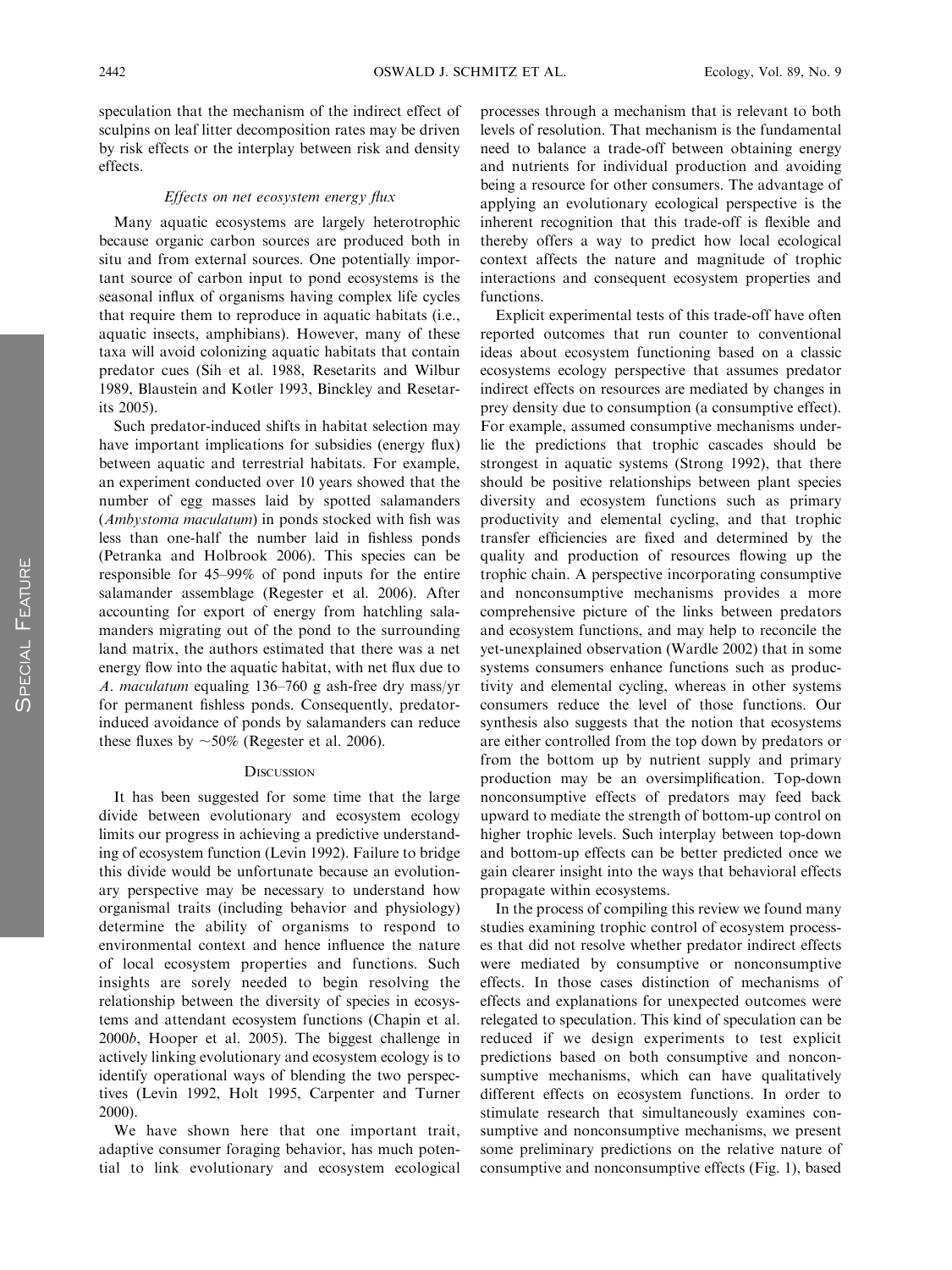

FIG. 1. Predicted predator indirect effects on ecosystem properties and functions precipitated either by predator-caused changes in herbivore density (a consumptive effect, CE) or changes in herbivore adaptive foraging (a nonconsumptive effect, NCE). Directional predictions are relative to a two-level plant–herbivore reference system. NPP is net primary productivity. The † symbol indicates that the effect is in feeding habitat; the  $\ddagger$  symbol indicates no diversity of plants by the definition of linear topology.

on our findings from the literature synthesis. Some of these predictions vary with food chain topology (linear vs. branching) because the nature of many nonconsumptive effects is dependent on topology (i.e., whether predators cause a time budget shift vs. habitat or diet shift of prey). The directions of predicted cascading effects of predators on various ecosystem properties and functions are presented in Fig. 1 by comparison between systems in which predators are absent (two-level plant– herbivore or organic matter–decomposer reference system) and systems where they are present (three-level predator–herbivore–plant or predator–decomposer– organic matter system).

We predict that in many cases nonconsumptive effects of predators on ecosystem properties such as trophic transfer efficiency, food chain length, and plant species diversity will be qualitatively different from consumptive predator effects (Fig. 1). In some cases, there are differences in the direction of effect propagated by the same kinds of predators (e.g., nonconsumptive effects on plant diversity) because of dependencies on food web topology. Whenever predators cause prey to leave a foraging site (habitat shift), the prey no longer mediate competitive interactions among plants. This leads to dominance by a few plant species. However, predators causing prey diet shifts end up causing prey to mediate competitive dominance and hence indirectly enhance plant diversity.

We are less certain how to predict the direction of consumptive and nonconsumptive indirect effects on ecosystem functions such as net primary production (NPP), plant matter decomposition, and nitrogen (N) cycling and mineralization, simply because many cases (especially for consumptive effects) have not been examined empirically (Fig. 1). From cases where information does exist, we predict that nonconsumptive predator effects should decrease aboveground NPP and plant decomposition, and either increase or decrease N mineralization (depending on food chain typology) relative to conditions where they are absent, but case studies for predators with consumptive effects are insufficient to offer comparable predictions at this time (Fig. 1).

We find that top predators can have cascading effects that influence community composition of ecological systems as well as ecosystem properties and functions.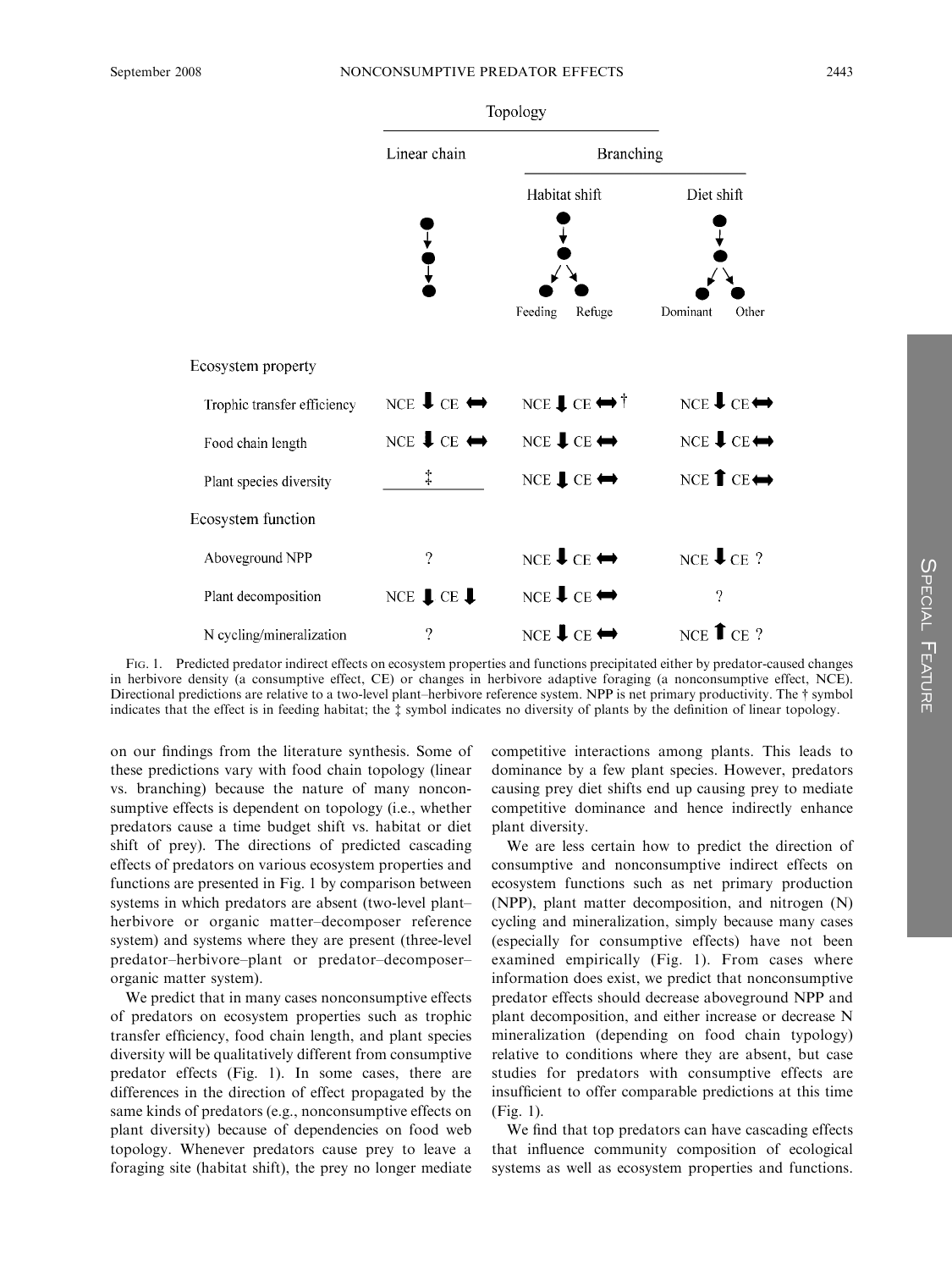We find, however, that strong cascading effects may be more likely to occur in systems where predators largely induce adaptive behavioral responses of their prey rather than largely reduce prey density. Given that most prey in food chains exhibit some form of adaptive response to their predators (Werner and Peacor 2003, Schmitz et al. 2004, Preisser et al. 2005), we argue that linking adaptive foraging with ecosystem function may extend our ability to explain variety in the nature and strength of trophic effects on ecosystem properties and functions beyond current perspectives that assume predator effects are merely consumptive. Combining consumptive and nonconsumptive perspectives should enable us to explain a much broader range of outcomes and contingencies about trophic control by predators.

### **ACKNOWLEDGMENTS**

This work was conducted as part of the ''Does Fear Matter?'' Working Group supported by the National Center for Ecological Analysis and Synthesis (NSF Grant DEB-0072909) and the University of California, Santa Barbara. We thank J. E. Duffy and an anonymous reviewer for comments.

#### LITERATURE CITED

- Abrams, P. A. 1984. Foraging time optimization and interactions in food webs. American Naturalist 124:80–96.
- Abrams, P. A. 1992. Predators that benefit prey and prey that harm predators: unusual effects of interacting foraging adaptations. American Naturalist 140:573–600.
- Andersson, K., C. Brönmark, J. Hermann, B. Malmqvist, C. Otto, and P. Sjöström. 1986. Presence of sculpins (Cottus gobio) reduces drift and activity of Gammarus pulex (Amphipoda). Hydrobiologia 133:209–215.
- Augustine, D. J., and D. A. Frank. 2001. Effects of migratory grazers on spatial heterogeneity of soil nitrogen properties in a grassland ecosystem. Ecology 82:3149–3162.
- Belovsky, G. E., and J. B. Slade. 2000. Insect herbivory accelerates nutrient cycling and increases plant production. Proceedings of the National Academy of Sciences (USA) 97: 14412–14417.
- Binckley, C. A., and W. J. Resetarits. 2005. Habitat selection determines abundance, richness and species composition of beetles in aquatic communities. Biology Letters 1:370–374.
- Blaustein, L., and B. P. Kotler. 1993. Oviposition habitat selection by the mosquito, Culiseta longiareolata: effects of conspecifics, food and green toad tadpoles. Ecological Entomology 18:104–108.
- Carpenter, S. R., R. Defries, T. Dietz, H. A. Mooney, S. Polasky, W. V. Reid, and R. J. Scholes. 2006. Millennium ecosystem assessment: research needs. Science 314:247–256.
- Carpenter, S. R., and J. Kitchell, editors. 1996. The trophic cascade in lakes. Cambridge University Press, Cambridge, UK.
- Carpenter, S. R., and M. G. Turner. 2000. Hares and tortoises: interactions of fast and slow variables in ecosystems. Ecosystems 3:495–497.
- Chapin, F. S., P. Mattson, and H. Mooney. 2000a. Ecology of terrestrial ecosystems. Springer Verlag, New York, New York, USA.
- Chapin, F. S., B. H. Walker, R. J. Hobbs, D. U. Hooper, J. H. Lawton, O. E. Sala, and D. Tilman. 1997. Biotic control over the functioning of ecosystems. Science 277:500–504.
- Chapin, F. S., E. S. Zavaleta, V. T. Eviner, R. L. Naylor, P. M. Vitousek, H. L. Reynolds, D. U. Hooper, S. Lavorel, O. E. Sala, S. E. Hobbie, M. C. Mack, and S. Diaz. 2000b. Consequences of changing diversity. Science 405:234–242.
- Creel, S., D. Christianson, S. Liley, and J. A. Winnie. 2007. Predation risk affects reproductive physiology and demography of elk. Science 315:960.
- Creel, S., J. Winnie, B. Maxwell, K. Hamlin, and M. Creel. 2005. Elk alter habitat selection as an antipredator response to wolves. Ecology 86:3387–3397.
- Dawidowicz, P., and C. Loose. 1992. Cost of swimming by Daphnia during diel vertical migration. Limnology and Oceanography 37:665–669.
- DeAngelis, D. L. 1992. Dynamics of nutrient cycling and food webs. Chapman and Hall, New York, New York, USA.
- Duffy, J. E. 2003. Biodiversity loss, trophic skew, and ecosystem functioning. Ecology Letters 6:680–687.
- Elton, C. 1927. Animal ecology. Sidgwick and Jackson, London, UK.
- Fortin, D., H. L. Beyer, M. S. Boyce, D. W. Smith, T. Duchesne, and J. S. Mao. 2005. Wolves influence elk movements: behavior shapes a trophic cascade in Yellowstone National Park. Ecology 86:1320–1330.
- Frank, D. A., and P. M. Groffman. 1998. Ungulate vs. landscape control of soil C and N processes in grasslands of Yellowstone National Park. Ecology 79:2229–2241.
- Fukami, T., D. A. Wardle, P. J. Bellingham, C. P. H. Mulder, D. R. Towns, G. W. Yeates, K. I. Bonner, M. S. Durrett, M. N. Grant-Hoffman, and W. M. Williamson. 2006. Above- and below-ground impacts of introduced predators in seabird-dominated island ecosystems. Ecology Letters 9: 1299–1307.
- Greig, H. S., and A. R. McIntosh. 2006. Indirect effects of predatory trout on organic matter processing in detritusbased stream food webs. Oikos 112:31–40.
- Hairston, N. G., Jr., and N. G. Hairston, Sr. 1993. Cause–effect relationship in energy flow, trophic structure and interspecific interactions. American Naturalist 142:379–411.
- Hargrave, C. W. 2006. A test of three alternative pathways for consumer regulation of primary productivity. Oecologia 149: 123–132.
- Hebblewhite, M., and D. Pletcher. 2002. Effects of elk group size on predation by wolves. Canadian Journal of Zoology 80:800–809.
- Holomuzki, J. R., and J. D. Hoyle. 1990. Effect of predatory fish presence on habitat use and diel movement of a stream amphipod, Gammarus minus. Freshwater Biology 24:509– 517.
- Holt, R. D. 1995. Linking species and ecosystems: where is Darwin? Pages 1273–1280 in C. Jones and J. H. Lawton, editors. Linking species and ecosystems. Chapman and Hall, London, UK.
- Hooper, D. U., F. S. Chapin, J. J. Ewel, A. Hector, P. Inchausti, S. Lavorel, J. H. Lawton, D. M. Lodge, M. Loreau, S. Naeem, B. Schmid, H. Setala, A. J. Symstad, J. Vandermeer, and D. A. Wardle. 2005. Effects of biodiversity on ecosystem functioning: a consensus of current knowledge. Ecological Monographs 75:3–35.
- Hutchinson, G. E. 1959. Homage to Santa Rosalia; or why are there so many kinds of animals? American Naturalist 93:145– 159.
- Knoechel, R., and L. Holtby. 1986. Cladoceran filtering rate body length relationships for bacterial and large algal particles. Limnology and Oceanography 31:195–200.
- Konishi, M., S. Nakano, and T. Iwata. 2001. Trophic cascading effects of predatory fish on leaf litter processing in a Japanese stream. Ecological Research 16:415–422.
- Leopold, A. 1939. A biotic view of the land. Journal of Forestry 37:727–730.
- Levin, S. A. 1992. The problem of pattern and scale in ecology. Ecology 73:1943–1967.
- Lima, S. L. 1998. Nonlethal effects in the ecology of predator– prey interactions. What are the ecological effects of antipredator decision-making? BioScience 48:25–34.